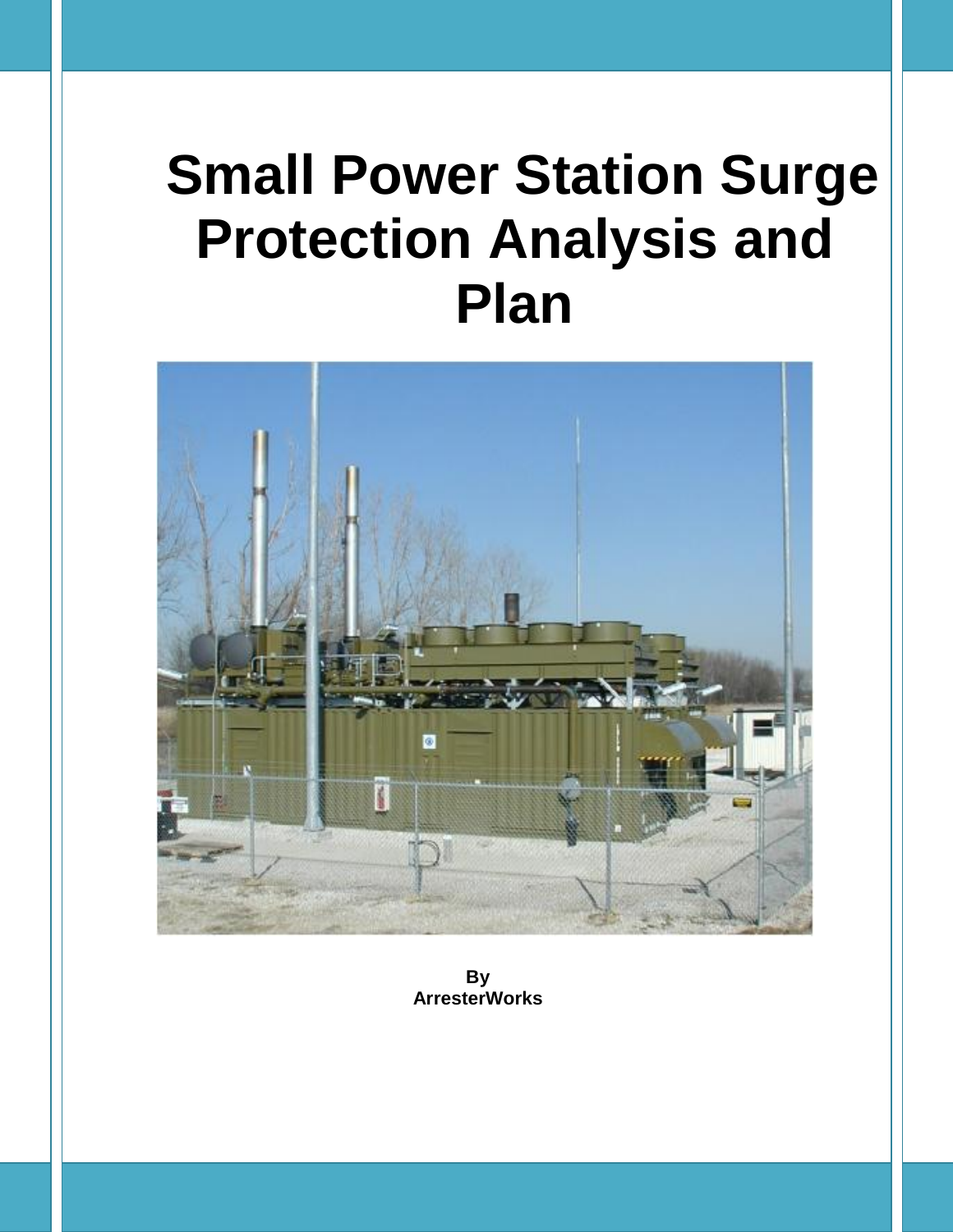## **Contents**

| 1.0                                                        |
|------------------------------------------------------------|
| 1.1                                                        |
| 1.2<br>Analysis Overview 3                                 |
| 1.3                                                        |
| Recommendations 3<br>1.4                                   |
| 2.0                                                        |
| Project Analysis Method 5<br>3.0                           |
|                                                            |
| 4.1 Task 1 - Review of Events and Reports5                 |
|                                                            |
| 4.3 Task 3 - Transient Analysis 8                          |
| 4.3.1 Modeling Overview  8                                 |
| 4.3.2 No Protection Scenario8                              |
| 4.3.3 Riser Pole Arrester Effect 8                         |
| 4.3.4 May 29, 2012 Configuration9                          |
| 4.3.5 Potential Solutions  10                              |
| 4.3.6 Effect of Capacitors 11                              |
| 4.3.7 Effect of Elbow Arresters  11                        |
| 4.4 Margin of Protection  12                               |
| 5.0                                                        |
| 6.0                                                        |
| 7.0                                                        |
| Annex A Surge Capacitor Spec  14<br>Elbow Arrester Spec 15 |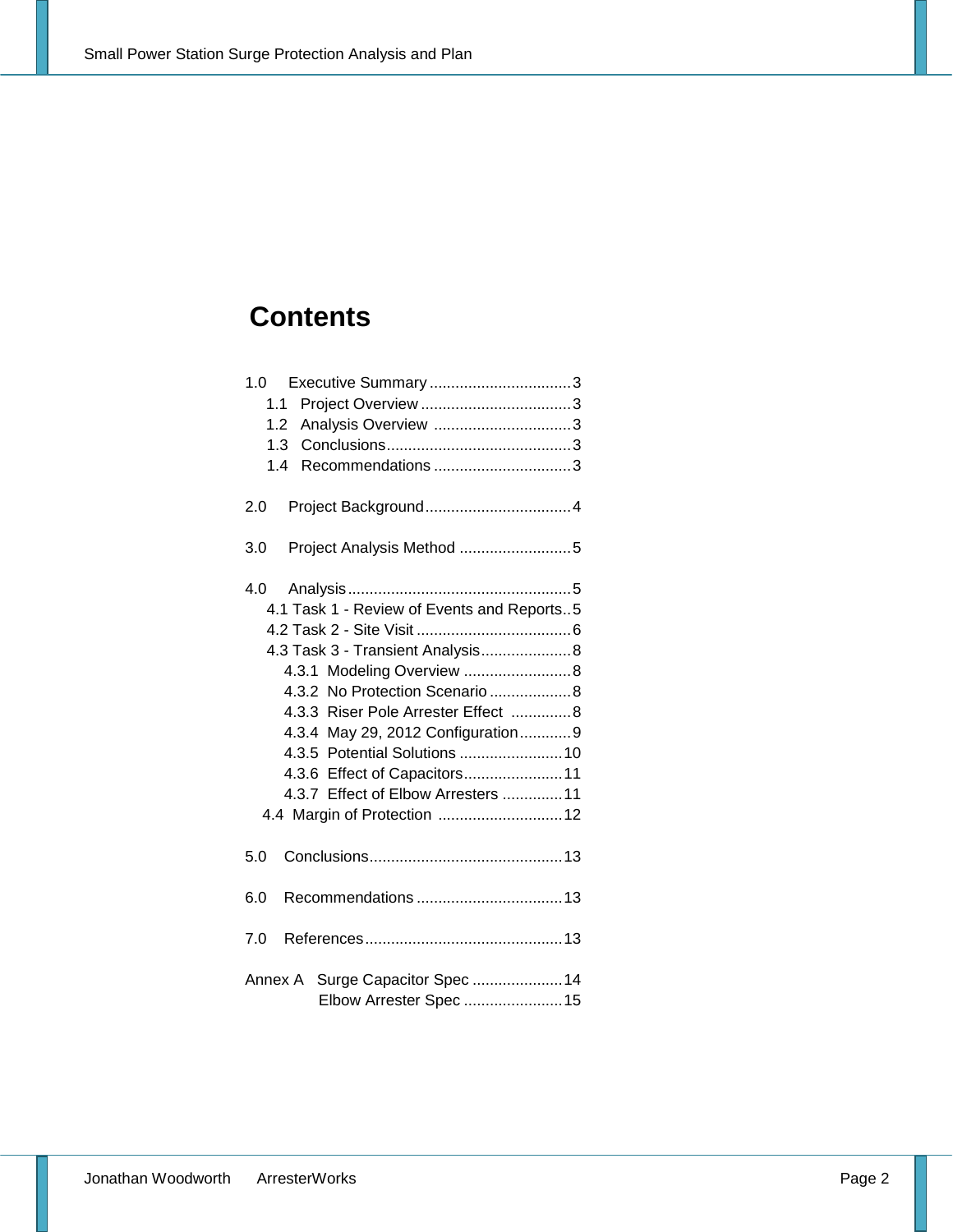## **Small Power Station Surge Protection Analysis and Plan**

Jonathan Woodworth ArresterWorks

## **1.0 Executive Summary**

#### **1.1 Project Overview**

The small power plant owned and operated Small Power Inc experienced a phase to ground and phase-to-phase fault on May 29, 2012 that has shut the plant down. A similar event occurred in August of 2011. Arresters were installed at that time to eliminate this type of failure in the future. ArresterWorks was called in to perform a full scale lightning analysis and determine the root cause of the 2012 outage and make recommendations on how to avoid outages in the future.

### **1.2 Analysis Overview**

ArresterWorks reviewed all previous reports, visited the site on July 23, and ran a transient analysis of the system. The site visit showed that the arresters installed in 2011 were in the proper locations and should have solved the problem. A transient analysis was completed that checked the system response with various scenarios including: 1: No protection, 2. 2011 Configurations, and 3. Alternate configurations that could resolve the issue.

### **1.3 Conclusions from the Analysis**

- **1.3.1** The 2011 installed arresters were in the correct location, but due to a very compact circuit, and an open endpoint in the circuit, it's possible that the oscillations from a high current strike could compromise the system BIL. Since a high current strike was not observed on May 29<sup>th</sup>, it is more likely that PT2 that failed had been earlier compromised and failed at a lower stress level from a surge entering the station from the utility line.
- **1.3.2** The riser pole arresters on the utility pole offer no lightning protection to the power station.
- **1.3.3** A second set of arresters (referred to as A2) on the generator side of the main breaker have a positive effect on the system stress during the worst case surge scenario.
- **1.3.4** The addition of a surge capacitor in parallel with arresters A1 has a positive effect on the system stress during a worst-case surge scenario.
- **1.3.5** The addition of elbow arresters reduces the stress significantly on the lines mid and end points.
- **1.3.6** The 34.5kV feeder line represents the largest threat for lightning surges. If it were shielded for several spans, it would eliminate the worst case scenario possibilities and would be another layer of lightning protection for the station.
- **1.3.7** It was mentioned in the historical issues with the station that the revenue meter had suffered damage several times in the past due to lightning. These meters can be protected from lightning effectively.

#### **1.4 Recommendations**

Based on the site visit, document review, and transient analysis, the following recommendations are made to insure that lightning does not cause an outage in the Small Power Station in the future.

- **1.4.1** Insure that when the new breaker module arrives, it has 36kV arresters pre-installed. (referred to as A2 in this report)
- **1.4.2** Add 35kV, .13uF surge capacitors as specified in Annex A in parallel with Arresters A1.
- **1.4.3** Add 35kV elbow arresters at the end of the circuit in GM3 as specified in Annex A.
- **1.4.4** Consider working with First Energy to install better protection of the revenue meter and to install an overhead shield ground wire with arresters on the 34.5kV feeder.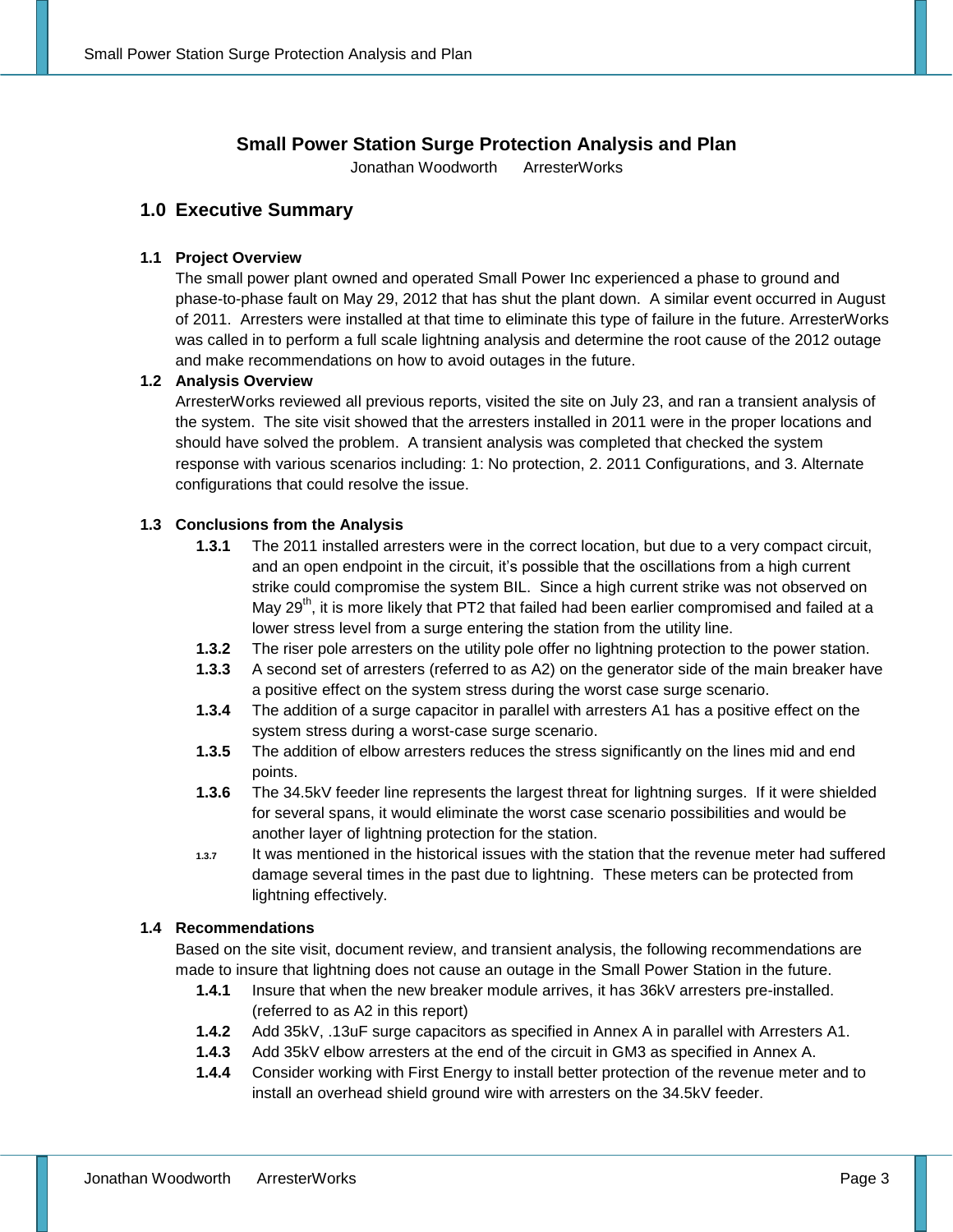## **2.0 Project Background**

The County landfill gas generating station is an 11 year old 3 MW, three unit generator feeding a 34.5kV distribution system. The station has experienced lightning related outages several times with a significant event in 2011 that caused a disconnect switch to fail. The plant grounds were checked and improved after the 2011 event. Three 36.5kV arresters were installed in the utility side of the main breaker. The station was put back on line and in late May of 2012, it experienced another lightning related outage. This time a PT failed and caused a phase to ground fault as well as a phase to phase fault in the main switchgear.



 **Figure 1: Failed PT in Switchgear cabinet**

ArresterWorks was asked to do a site survey and system analysis to determine why after installing arresters the station still faulted during a lightning storm. Further to suggest improvements in the system protection for all potential surge issues.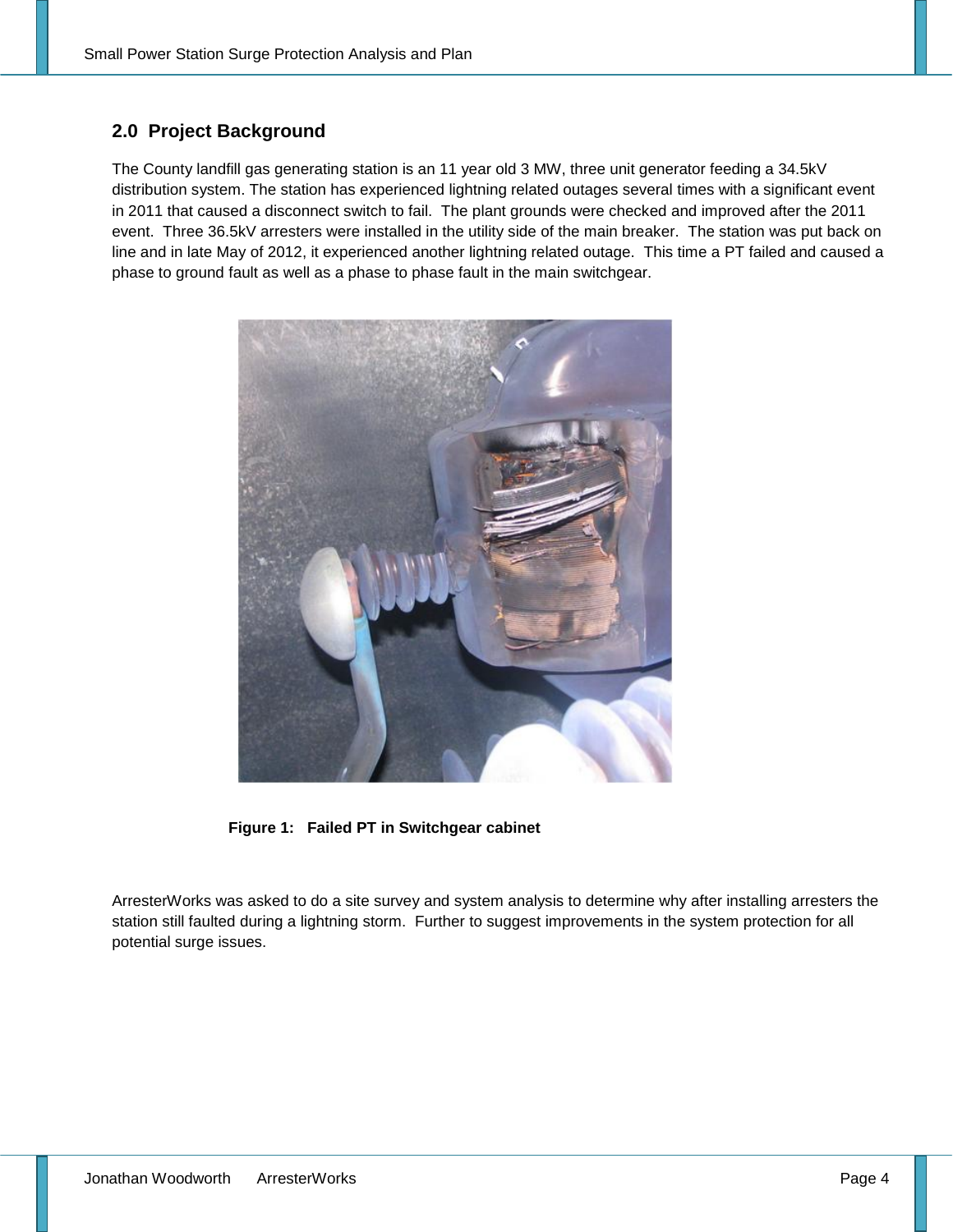## **3.0 Analysis Method**

There were three separate tasks associated with the analysis

- Task 1 Examine the reports and past events. Examine plant diagrams and schematics.
- Task 2 Visit the site and evaluate the events, installed equipment, take dimensional data, and discuss the events with personnel in the know.
- Task 3 Model and analyze the system with transient analysis software to check for voltage levels during lightning events.

## **4.0 Analysis**

## **4.1 Task 1 Review of Previous Events and Reports**

## **Table 1: Historical Summary of Lightning Events at Ottawa County Power Station**

|    | <b>Date</b>       | <b>Equipment</b>                                                                                                                                   | <b>Description</b>                                                                           | <b>Actions</b>                                                                                   |
|----|-------------------|----------------------------------------------------------------------------------------------------------------------------------------------------|----------------------------------------------------------------------------------------------|--------------------------------------------------------------------------------------------------|
| 1. | July, 2001        | GM2 Phase A Load Break.<br>Station instruments -<br>Flow and pressure<br>transmitters. Analog card<br>station PLC.<br><b>Utility Meter damaged</b> | Load break "blown off the load<br>break junction.<br>Analog card and transmitters<br>damaged | Load break junction and elbow for A phase<br>replaced.<br>Replaced.<br>Utility replaced meter    |
| 2. | <b>July 2003</b>  | <b>Metering Pole</b><br><b>Utility Meter damaged</b>                                                                                               | Lightning strike on pole tracked<br>down station HV cables                                   | All three cables replaced.<br>Utility replaced meter                                             |
| 3. | September, 2004   | <b>Metering Pole</b><br><b>Utility Meter damaged</b>                                                                                               | Lightning strike on pole<br>damages, CT and one HV cable<br>termination damaged              | Utility replaces CT and revenue meter.<br>repairs HV cable termination<br>Utility replaced meter |
| 4. | <b>July, 2011</b> | GM3 Phase B load break                                                                                                                             | Load break terminator flash<br>over to wall of module                                        | Replace load break junction and terminator.                                                      |
| 5. | August, 2011      | Merlin Gerin SF6 Ground<br><b>Disconnect Switch</b>                                                                                                | Internal flashover, broken<br>rupture disk.                                                  | Ground disconnect switch replaced on site.                                                       |
| 6. | May 2012          | "C" phase VT failure in HV<br>circuit breaker<br>compartment.                                                                                      | Phase "C" VT flashes over to the<br>cabinet and other phases                                 | Refer to section 8.3 on repairs and actions<br>taken.                                            |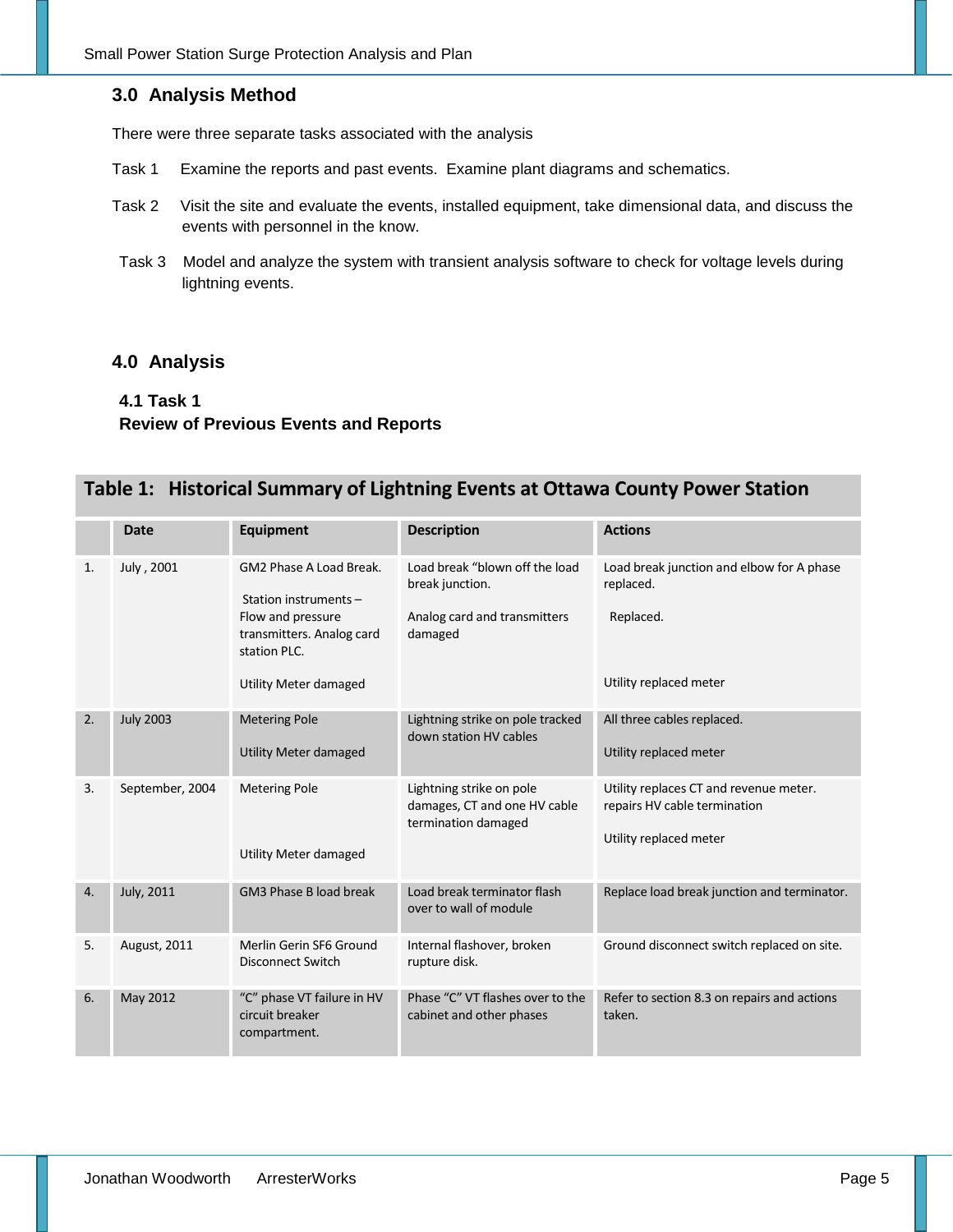In the concise history of lightning and surge events taken from SDR report on May 2012 Event it is clear that the Power Station has had more than normal issues. My comments on this history are as follows:

- 1. Since the 34.5kV distribution line is not shielded, it is very susceptible to direct strikes. It is clear that the 2003 and 2004 events were direct strikes. It is amazing there was not more damage in the power station from these strikes.
- 2. The 2001 and July 2011 events appear to be indirect strikes. This means a voltage was induced on the system that did not flashover the insulators on the line and when the surge made it into the station, the voltage reflections caused elbow failures.
- 3. The May 2012 strike also appears to have been an indirect strike in the area and a voltage was induced onto the line and it entered the station.
- 4. It is also clear that the meter on the utility pole is not adequately protected.

## **System Grounding Report Review**

From a lightning perspective, the grounding report is excellent. This type of grounding test is more important for AC safety and AC operation. If ground resistances are less than 5 ohms on masts and poles, they are adequate for lightning.

### **Review of System One Line Diagram**

From a lightning perspective, it is incredible that this Small Power Station did not sustain a more serious lightning related failure in its first 10 years of operation. The riser pole arresters on the Utilities pole offers no protection to the power station. With no arresters in the power station it appears that the cable failures on the utility pole actually protected the equipment in the power station.

## **August 21, 2011, Plant HV Failure,**

The final recommendations to add arresters to the utility side of the export module was in the optimum locations for arrester protection and the best single act that could have been done.

## **4.2 Task 2**

## **Site Visit**

ArresterWorks visited the plant site on July 23<sup>rd</sup> and 24<sup>th</sup> for an examination of the system and a check of actual arrester and equipment location.

Areas Inspected and Observations

- 1. **Electrical Export Module:** All the May 29, 2012 flashover events occurred inside this module. There was evidence of both phase to ground and phase to phase flashover. The arc had left arc marks in several locations.
	- a. The three arresters installed in 2011 were in the correct locations. The arrester ratings were 36.5kV Intermediate arresters.
	- b. The arrester grounds were in good condition and all connected to the grid ground.
	- c. The proposed locations for arresters in the new module will provide surge protection to the breaker and generator if the station is islanded.
- 2. **GM1 34.5kV cable rack:** This cable rack is the end of the line, and most susceptible to voltage doubling. There is room for elbow arresters on this rack if necessary.
- 3. **Riser Pole:** The arresters on the riser pole are rated 27kV which indicates that the feeder line is a grounded wye system. The arresters are installed in the appropriate locations.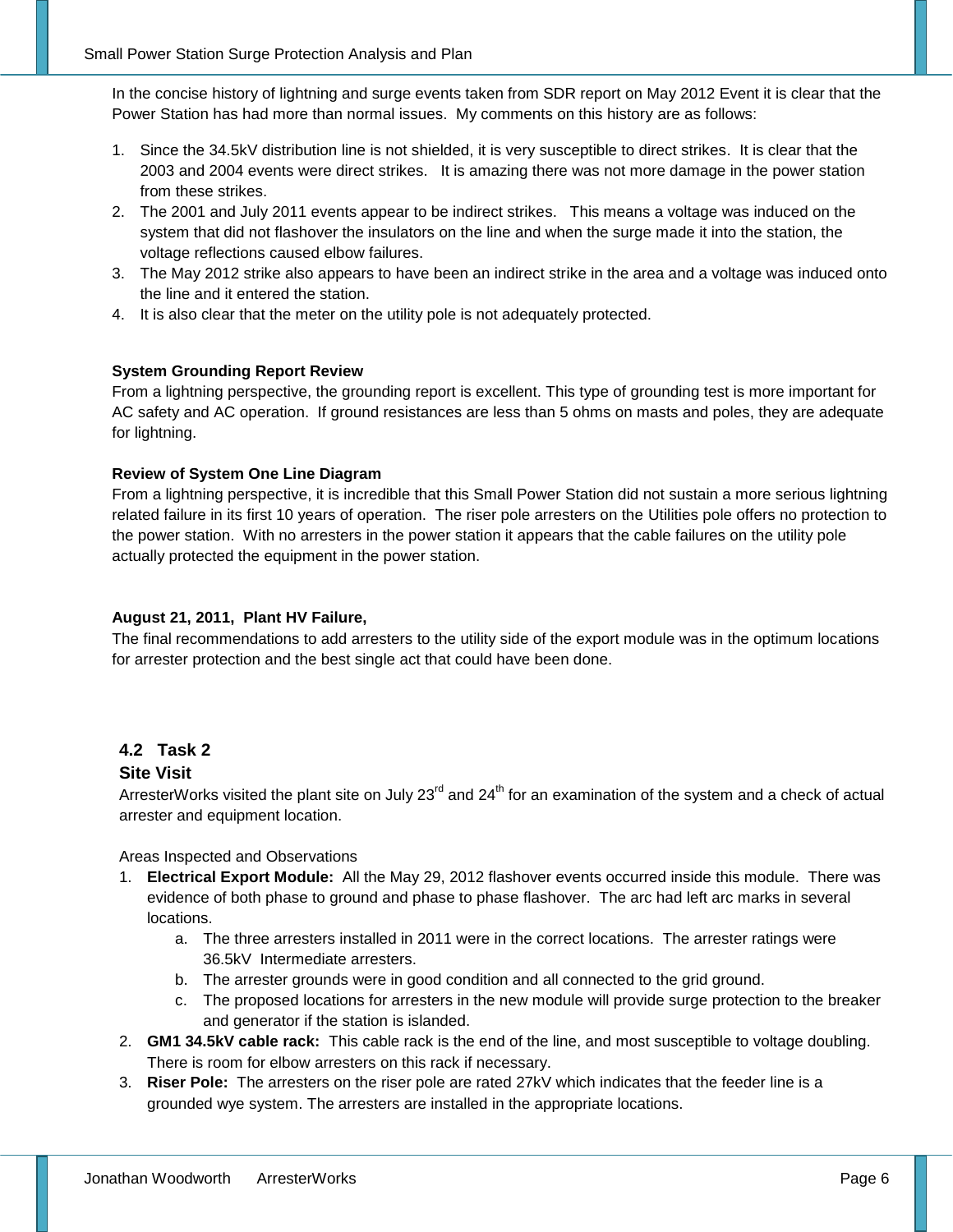4. **General Station:** The station masts are all well situated and protect the station well if it were an open air station, but because all the equipment is enclosed in metal, the masts become less important. The 34.5kV feeder line is not shielded from the mast since it is outside the mast zone of protection. The 34.5kV line is also not shielded with an overhead ground wire and is therefore subject to direct strikes. The 34.5kV feeder line represents the largest potential source of lightning surges.

## **Conclusions from the Site Visit**

- 1. 2011 installed arresters are not at optimized rating but are in the optimum location.
	- i. The 27kV (22kV MCOV) arrester on the pole is electrically in parallel with the 36.5kV (29kV MCOV) 2011 installed arresters in switchgear module.
	- ii. The incoming line is a 3 wire system (most likely wye configured) based on the fact that 27kV arresters are installed on it in numerous places.
- 2. The 2011 installed arresters should have prevented the PT failure.
	- i. Either the PT failure was due to previously weakened insulation or the rate of rise of the surge in the last event exceeded the insulation withstand.
- 3. The last failure event appears to be a surge that entered the switchgear module from the incoming 34.5kV line.
- 4. Pre 2011 failures of the elbows were likely caused by a voltage doubling of an incoming surge that traveled past the 27kV arresters on the metering pole and doubled at the end point of the circuit.
- 5. Based on the fact that the plant can potentially be islanded, the 36kV arresters proposed by Schneider to be installed at the exit of the switchgear module are of the correct rating and location.
- 6. All grounds appear to be in good condition and in the correct locations for surge protection.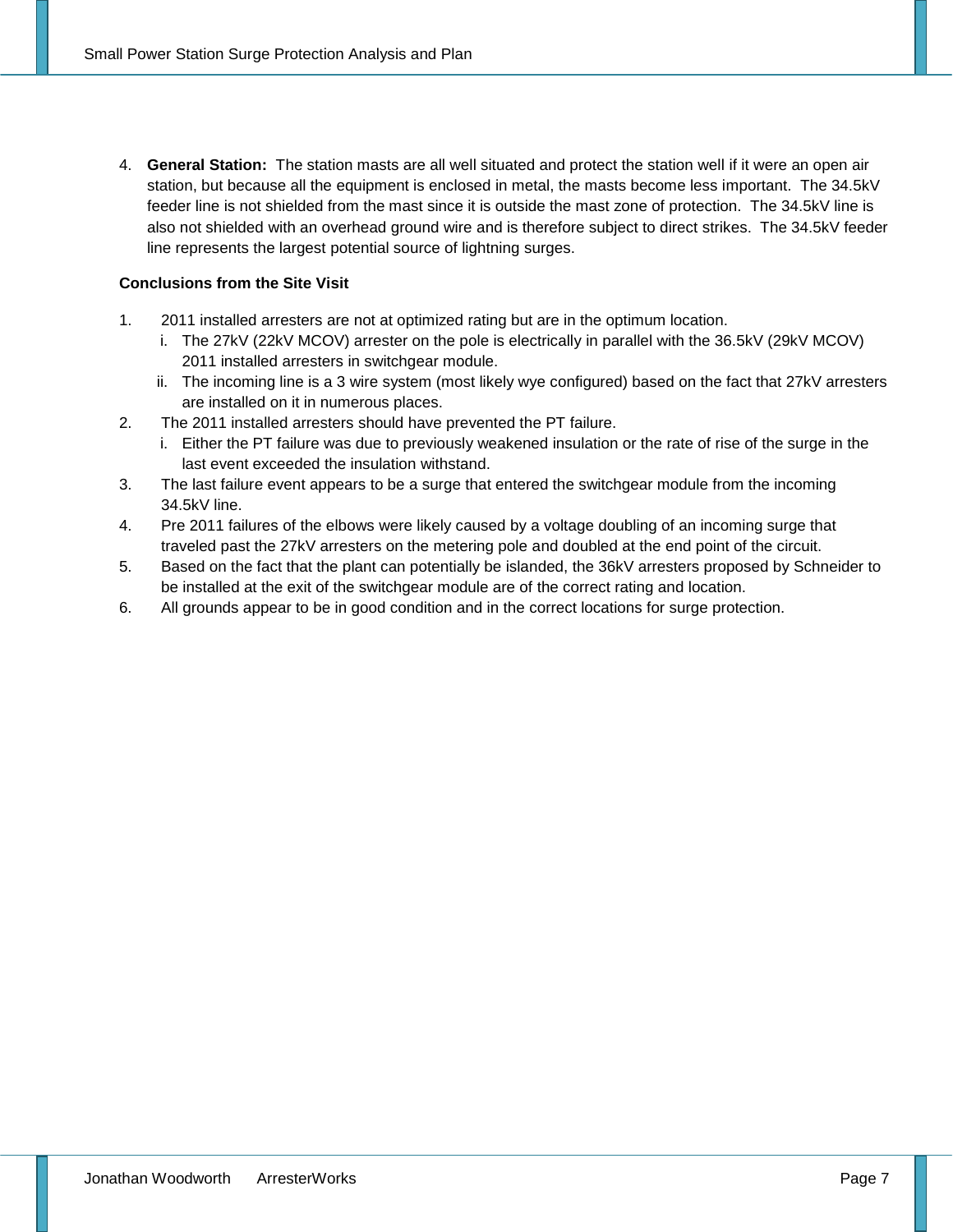## **4.3 Task 3 Transient Analysis**

The station was modeled for transient analysis using ATP and ATPDraw [1]. The provided one line diagram and physical inspection was used for the model dimensioning and component location.



## **4.3.1 Modeling Overview**

Once the length of the cables, arrester ratings, flashover levels, transformer characteristics, and pole spans were all corrected and added, the model was executed. 100kA strokes represent .5% of total strokes to power systems, so this current level was modeled as the worst case scenario. The worst case strike location is at the riser pole which has been hit at least one time in the past 10 years.

#### **4.3.2 No Protection Evaluation**

To demonstrate the effect of a direct strike on the system several different current levels were modeled with no protection in the generator or EEM. A worst case scenario was used with a strike to the line at the riser pole. Figure 3 shows these results. It can be seen that at the 10kA stroke level the voltages on the equipment would be 100- 150kV. With a 30kA stroke, the voltages reach the 300kV range, but of course something would have flashed over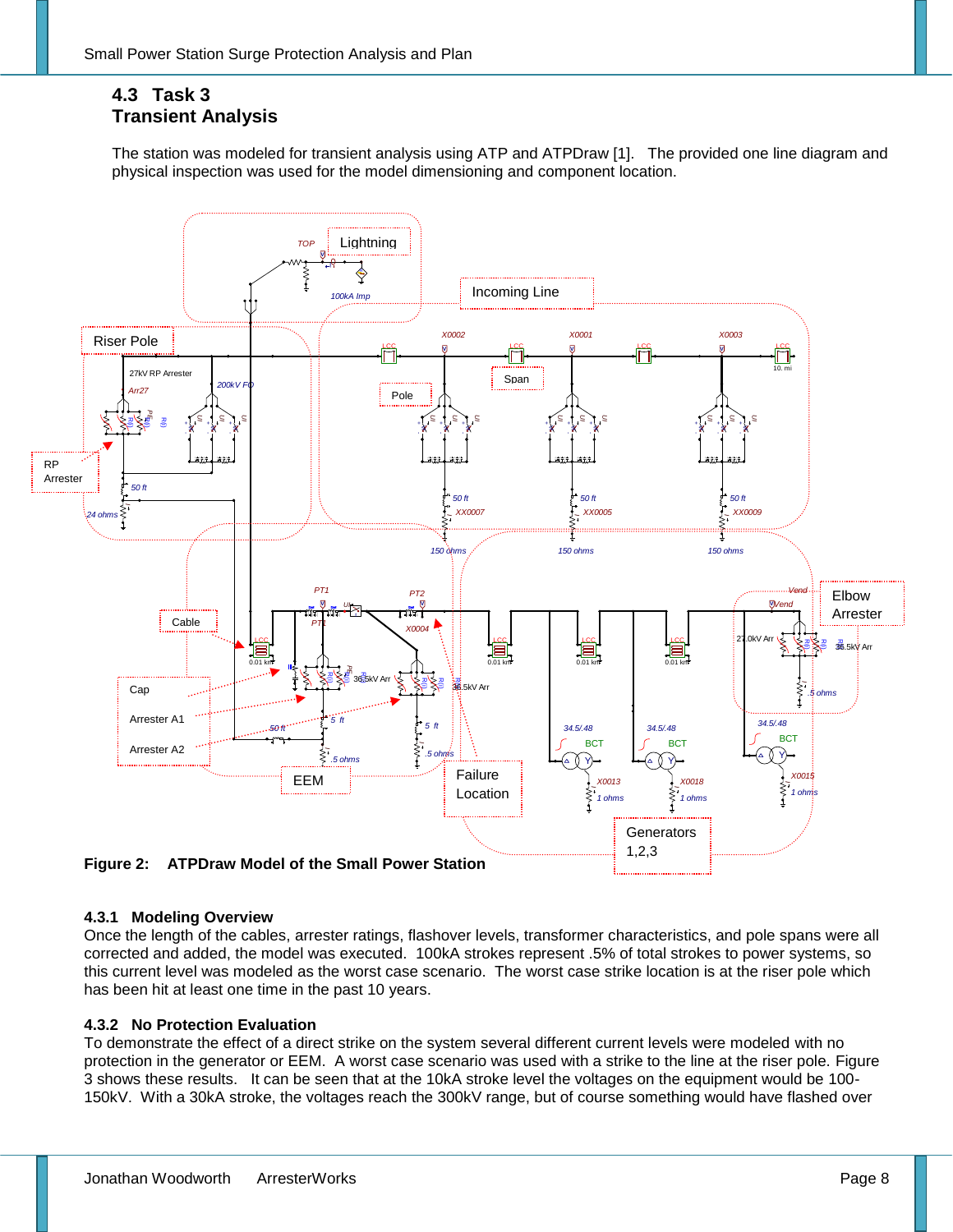and reduced this level significantly. With a 100kA stroke to the riser pole, the unmitigated voltage levels in the plant would be over 1megavolt.





### **4.3.3 Riser Pole Arrester Effect**

It can be seen in figure 3 that even with a riser pole arrester mounted on the Utiity Pole, the voltage in the EEM exceed 300kV even with stroke currents as low as 30kA. This lack of protection of the EEM is due to the separation distance between the riser pole arresters and the EEM. In effect there is 40-50 feet of down ground to the bottom of the riser pole and another 40-50 feet to the tie in of the ground grid. These two lengths represent significant inductance which is the most important characteristic of ground cable with respect to lightning. The long leads result in no protection for the EEM from the riser pole arresters.





#### **4.3.4 Evaluation of May 29 2012 Configurations**

Figure 4 shows that with a strike of 100kA magnitude to the span next to the riser pole, that the voltage level on the equipment in the EEM could see levels above the 170kV BIL rating. On the May 29<sup>th</sup> strike, there was no report of a strike that close, but this graph shows that excessive level was possible even with the 36kV arrester (A1) installed in the cabinet. It is possible that PT2 was pre damaged from the August 2011 event and that it did not take a full 170kV to cause it to fail this time. It could also be that the rapid rate of rise of the final surge (whatever level it was) could have done the damage.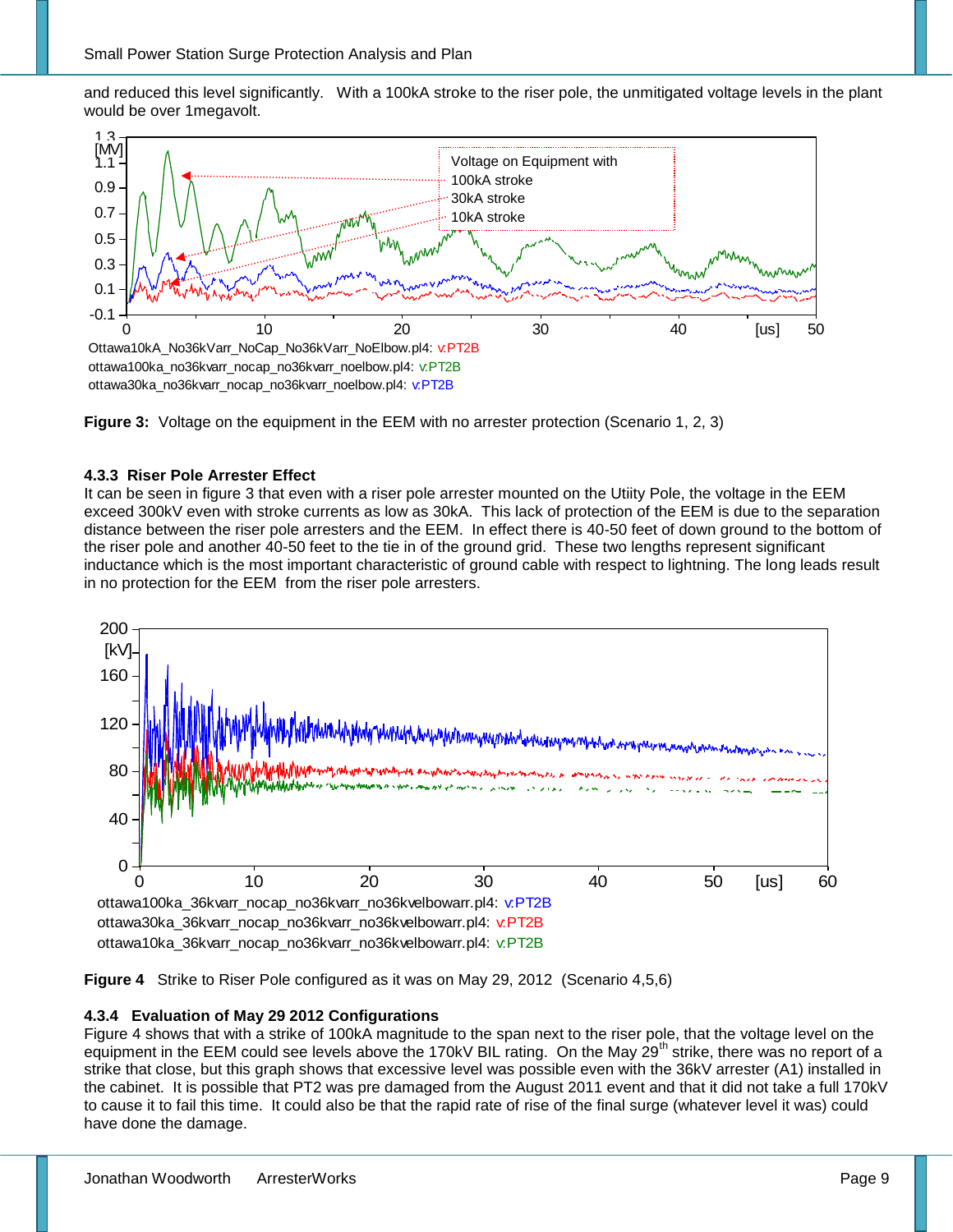#### **4.3.5 Simulations of Potential Solutions**

- After running numerous models and trials, it was decided that the potential solutions for optimal protection include
	- 1. Elbow arresters at generator 3
	- 2. 36kV arrester on generator side of breaker 52 (as proposed by Schneider)
	- 3. Surge capacitor in parallel with present 36.5kV arrester.







**Figure 6** Simulation with and without Surge Capacitor in the circuit with 100kA stroke to Riser Pole (Scenario 11,12)

#### **4.3.6 Effect of Capacitor**

To better demonstrate the effect of the surge capacitor, a worst case scenario was executed with and without the surge capacitor in the circuit. It can be seen in Figure 6 that for 100kA stroke to the span in front of the riser pole, the maximum rate of rise is decreased and the maximum amplitude of the surge at the EEM is reduced.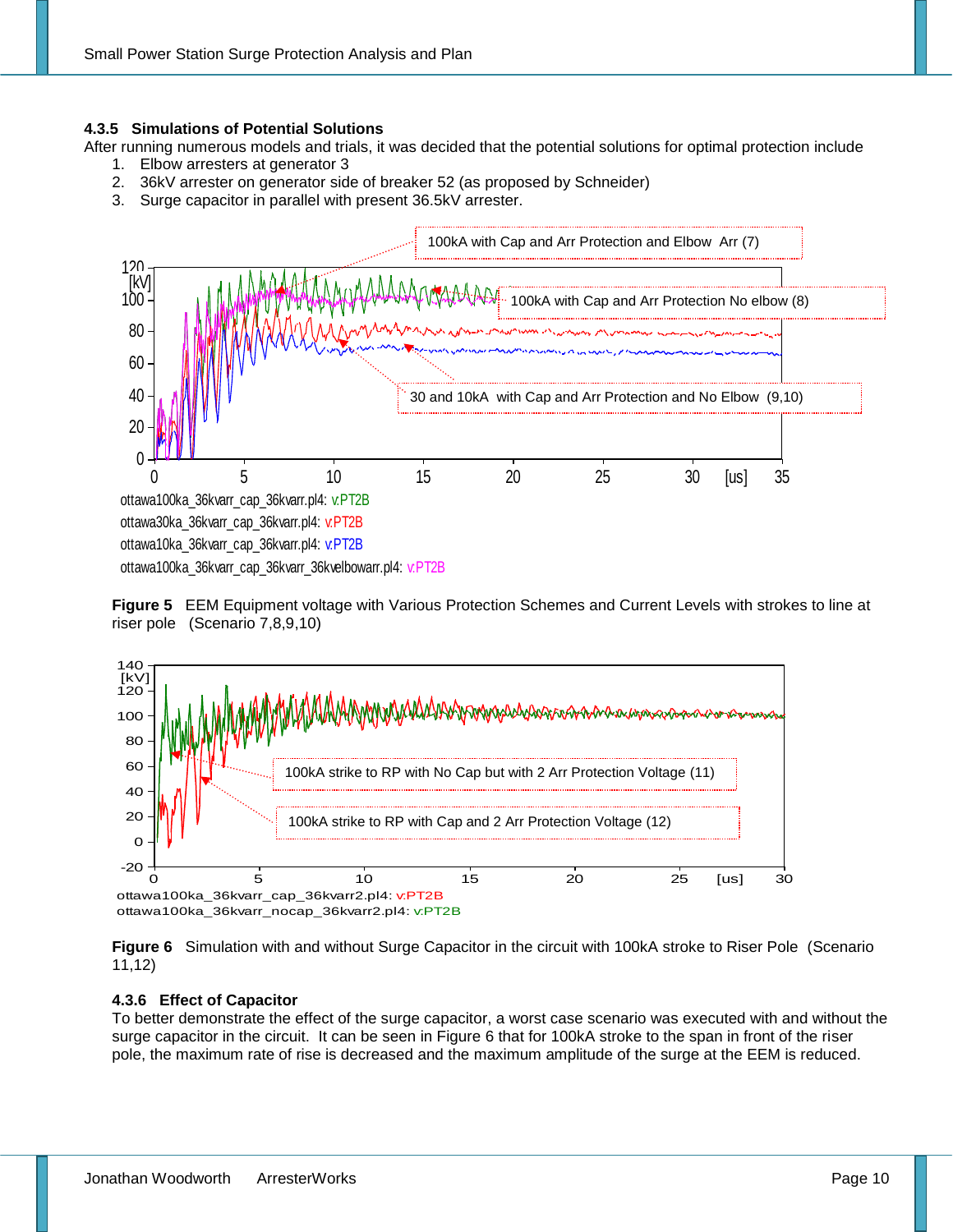

**Figure 7a and b:** Voltage at PT2, Mid point and end Point. 7a is without Elbow Arrester, and 7b is with elbow arrester. (Scenario 13,14, 15,16,17,18)

## **4.3.7 Effect of Elbow Arrester along the Line**

A check of the voltage at other points in the circuit, with the optimum configuration of Cap, 36kV arr, 36kV arr, show that the voltage at the midpoint in the circuit is higher than at PT2. With an elbow arrester installed at the end point these elevated voltages are removed. See Figures 7a and 7b.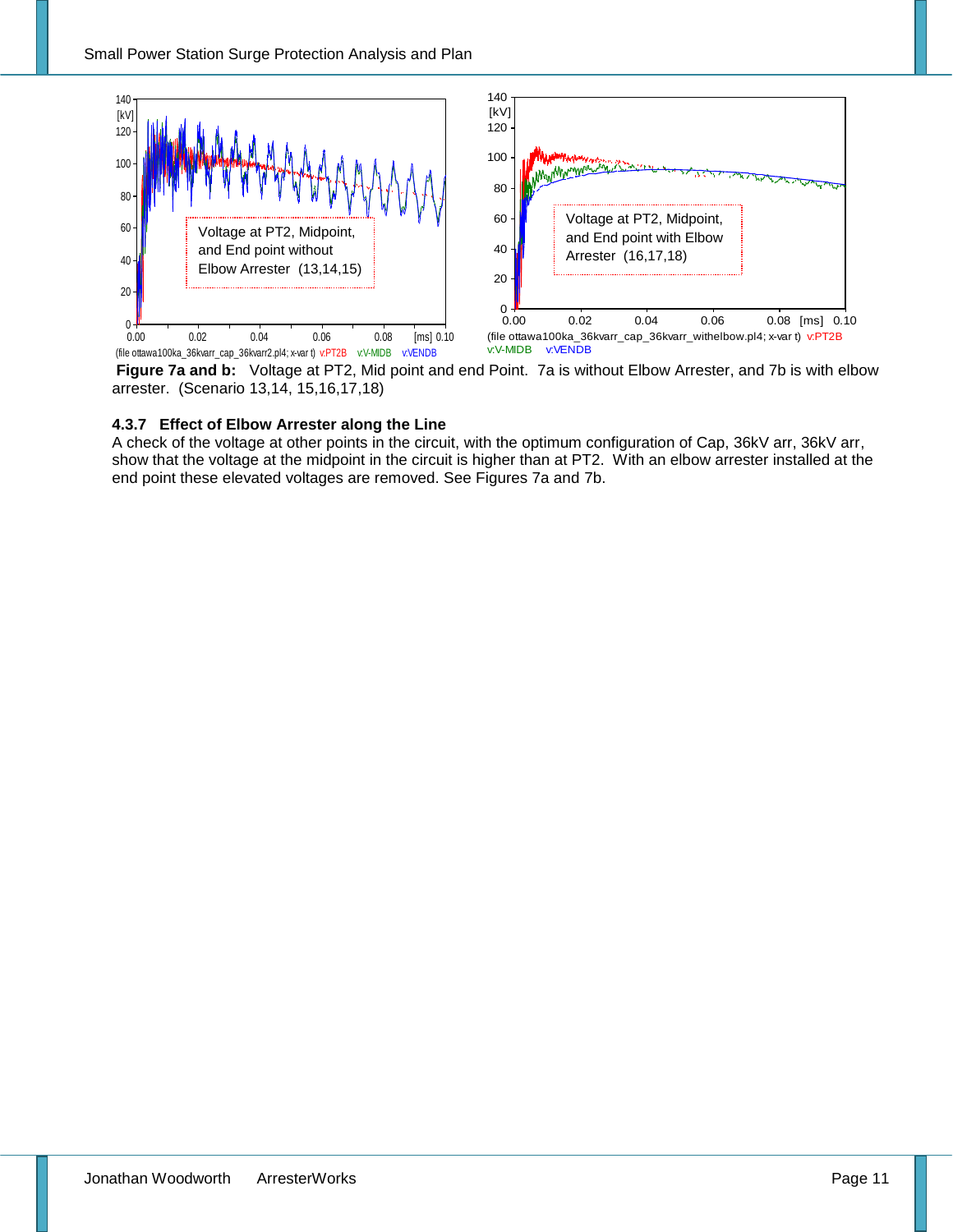## **4.4 Margin of Protection Results for 19 Scenarios**

A systems margin of protection is a measure of how well the system is protected from lightning and other surges. In this case the only potentially significant surge that can be experienced in this system is from lightning so this is the only case that was monitored. This is also a clean tabular method of comparing scenarios.

The margin of protection is calculated as a ratio of withstand voltage to the actual voltage on the system when arresters are installed. Often times the margin is based solely on the 10kA discharge voltage of the arresters used in the protection scheme, however when a transient analysis is executed, the actual voltages can be used in the calculation.

Margin of Protection =  $([BIL/V J-1)x 100 = in % where V is voltage at PT2$ 

| Scenario<br>Number | Scenario                                                            | <b>EEM BIL</b>     | Max<br>Voltage at<br>PT <sub>2</sub> | Margin of<br>Protection<br>([BIL / V ]-1) x 100<br>$(\%)$ | Comments                                                              |
|--------------------|---------------------------------------------------------------------|--------------------|--------------------------------------|-----------------------------------------------------------|-----------------------------------------------------------------------|
| 1,2                | No Protection in EEM with<br>100kA and 30kA                         | 170kV              | >170kV                               | $<0\%$                                                    | Certain Flashover                                                     |
| 3                  | No Protection in EEM with 10kA<br>stroke                            | 170kV              | 170kV                                | 0%                                                        | <b>High Risk of Flashover</b>                                         |
| $\overline{4}$     | May 29 Configuration with<br>100kA stroke to RP                     | 170kV              | 180kV                                | 0%                                                        | <b>Potential Flashover</b>                                            |
| 5                  | May 29 Configuration with 30kA<br>stroke to RP                      | 170kV              | 118kV                                | 44%                                                       | Reasonable protection                                                 |
| 6                  | May 29 Configuration with 10kA<br>stroke to RP                      | 170kV              | 98kV                                 | 73%                                                       | <b>Excellent Protection at</b><br>10kA                                |
| $\overline{7}$     | 100kA with Cap and 2x Arr<br>Protection and Elbow Arr               | 170kV              | 105kV                                | 61%                                                       | <b>Elbow Arrester improves</b><br>voltage level marginally<br>at PT2  |
| 8                  | 100kA with Cap and Arr Protection<br>No elbow arr                   | 170kV              | 120kV                                | 45%                                                       | Oscillations are evident<br>at this location due to<br>open end point |
| 9                  | Two 36kA arresters with no<br>"Elbow arrester at 30kA               | 170kV              | 98kV                                 | 73%                                                       | No Cap results in low<br>peak but faster rise time.                   |
| 10                 | Two 36kA arresters with cap no<br>"Elbow arrester at 10kA           | 170 <sub>k</sub> V | 90 <sub>k</sub> V                    | 88%                                                       | Excellent protection at<br>10kA stroke                                |
| 11                 | 100kA strike to RP with No Cap but<br>with 2 Arr Protection Voltage | 170kV              | 122kV                                | 45%                                                       | Crest voltages are<br>similar but rate of rise is                     |
| 12                 | 100kA strike to RP with Cap and 2<br><b>Arr Protection Voltage</b>  | 170kV              | 120kV                                | 45%                                                       | different                                                             |
| 13                 | Voltage at PT2 with two<br>arresters, and Cap                       | 170kV              | 120kV                                | 45%                                                       |                                                                       |
| 14                 | Voltage at Mid-Point with two<br>arresters, and Cap                 | 170kV              | 125kV                                | 36%                                                       | All levels higher than<br>with Elbow Arrester<br>installed            |
| 15                 | Voltage at End Point with two<br>arresters, and Cap                 | 170kV              | 130kV                                | 30%                                                       |                                                                       |
| 16                 | Voltage at PT2 with two<br>arresters, and Cap                       | 170kV              | 105kV                                | 61%                                                       |                                                                       |
| 17                 | Voltage at Mid-Point with two<br>arresters, and Cap                 | 170kV              | 95kV                                 | 78%                                                       | Biggest impact is at end<br>and midpoint.                             |
| 18                 | Voltage at End Point with two<br>arresters, and Cap                 | 170kV              | 95kV                                 | 78%                                                       |                                                                       |

## **Table 2 Margin of Protection Results**

Note it is generally understood that any level above 0% is acceptable margin for insulators, and above 15% for equipment.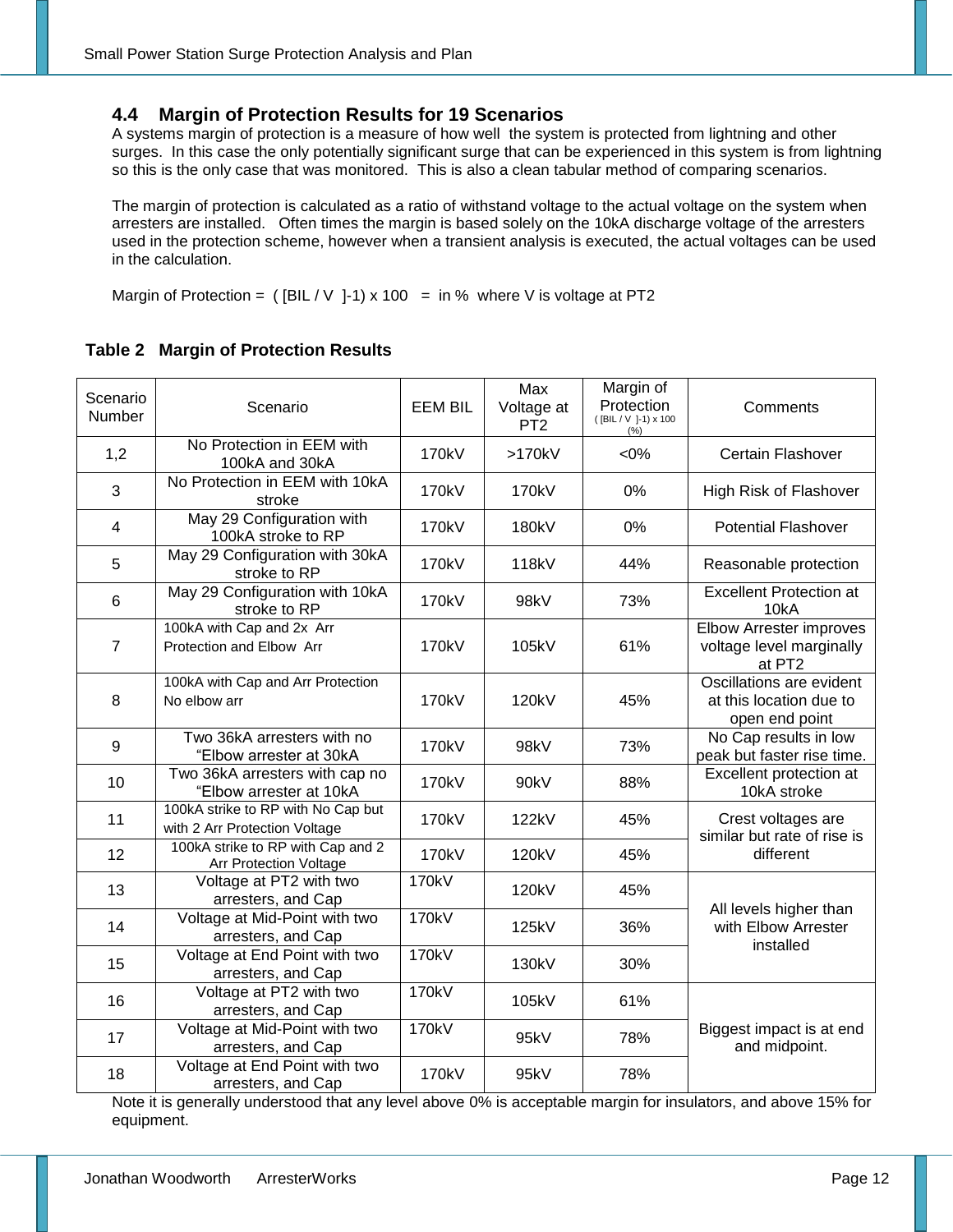## **5.0 Conclusions from Transient Analysis, Site Visit, and Document Review**

- **5.1** The riser pole arresters protect the cable and riser pole insulation, but do not protect the Generator in any way. Flashover of the equipment in EEM was inevitable.
- **5.2** The addition of a 36kV arrester (A1) at the utility side of breaker 52 was a positive move, but from Scenario 4 it appears possible that the system BIL could still be compromised if a high current stroke hit near the riser pole. (It is understood that this was not the case on May  $29<sup>th</sup>$ , but perhaps it happened earlier when no operator was in house)
- **5.3** The addition of a 36kV arrester (A2) on the Generator side of Breaker 52 as proposed by Schneider Electric is a good one and in conjunction with Arrester A1, the margin of protection is good at PT2.
- **5.4** For one level better protection, the inclusion of a surge capacitor in parallel with Arresters A1 is positive. Scenarios 11 and 12 show the improvement.
- **5.5** To reduce voltage stresses at the midpoint and endpoint of the circuit, the addition of an elbow arrester at generator 3 is positive. Scenarios 13-18 show the improvement.
- **5.6** The 34.5kV feeder line represents the largest threat for lightning surges. If it were shielded for several spans, it would eliminate the worst case scenario possibilities and would be another layer of lightning protection for the station.
- **5.7** It was mentioned in the historical issues with the station that the revenue meter had suffered damage several times in the past due to lightning. These meters can be protected from lightning effectively.

## **6.0 Recommendations**

Based on the site visit, document review, and transient analysis, the following recommendations are made to insure that lightning does not cause an outage in the Small Power Station in the future.

- **6.1** Insure that when the new breaker module arrives, it has 36kV arresters pre-installed. (referred to as A2 in this report)
- **6.2** Add 35kV, .13uF surge capacitors as specified in Annex A in parallel with Arresters A1.
- **6.3** Add 35kV elbow arresters at the end of the circuit in GM3 as specified in Annex A.
- **6.4** Consider having an overhead shield wire and line arresters added to 10 spans out from the station.
- **6.5** Consider working with First Energy to improve the protection of the revenue meter with surge arresters.

## **7.0 References**

[1] ATP and ATPDraw Alternative Transients Program [www.emtp.org](http://www.emtp.org/) the world's most widely used Electromagnetic Transients Program.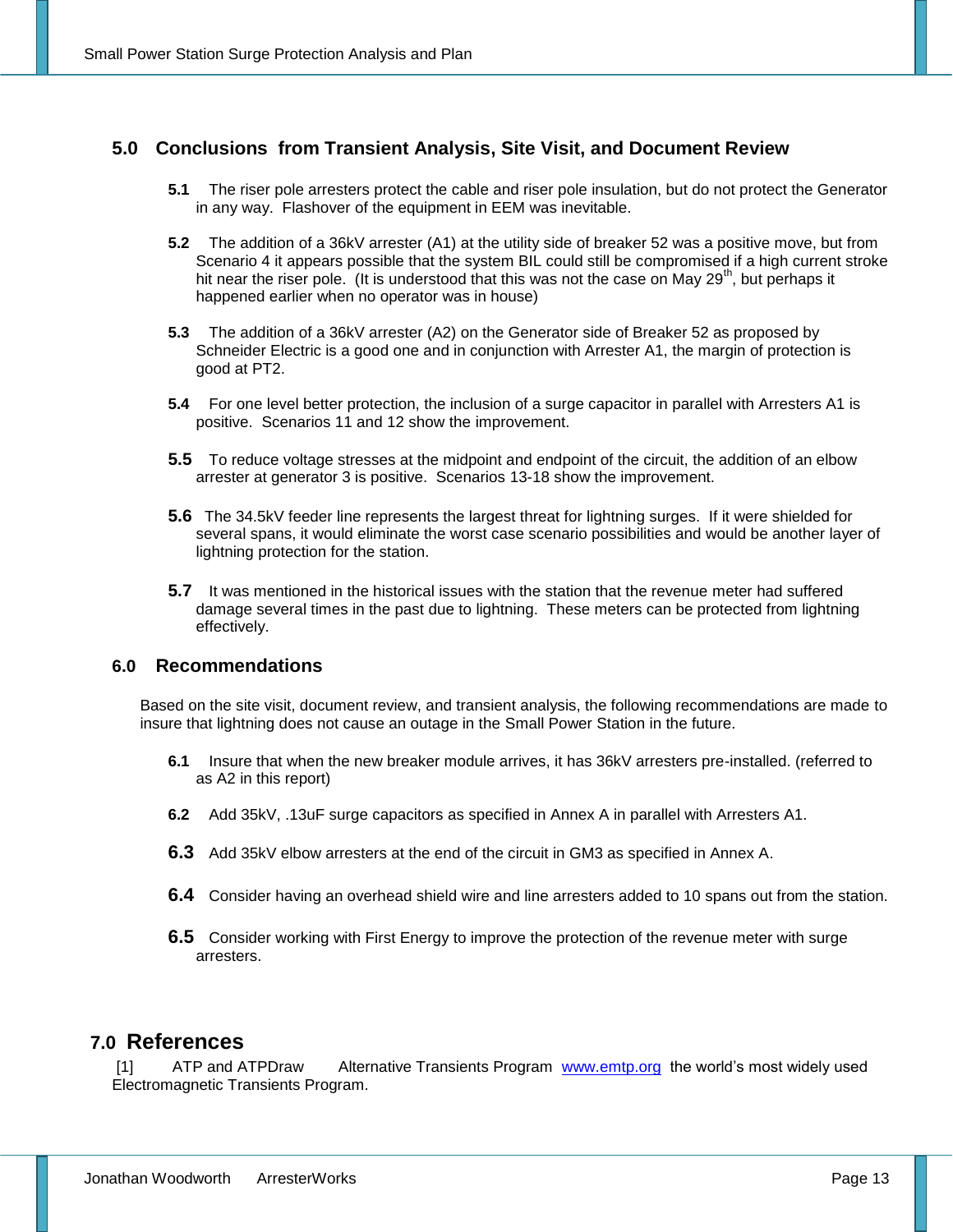#### Annex A

Surge Capacitor Specifications

## **SPECIFICATIONS**

### **Standard Design Dimensions and Weights**

All dimensions and weights are approximate. Dimensions are specified in inches (mm).

| Reference           | Rated<br><b>Voltage</b> | No. of<br><b>Poles</b> | <b>JL Per</b><br>Pole | <b>Figure</b>  | А<br>Inches (mm)   Inches (mm) | в           | <b>Weight</b><br>Libs. (kg) |
|---------------------|-------------------------|------------------------|-----------------------|----------------|--------------------------------|-------------|-----------------------------|
| 2GUS031803A1        | 7200/4160               | з                      | 0.500                 | $\mathbf{2}$   | 8.23 (209)                     | 10.25 (260) | 48 (22)                     |
| 2GUS031801A2        | 7200                    |                        | 0.500                 | 3              | 6.26 (159)                     | 9.45(240)   | 30(14)                      |
| 2GUS031801A3        | <b>13,800</b>           |                        | 0.250                 | 3              | 7.24 (184)                     | 9.45(240)   | 34(15)                      |
| 2GUS031801A4        | 24,000                  |                        | 0.130                 | 3              | 10.20 (259)                    | 10.66 (271) | 47(21)                      |
| 2GUS031801A5        | 24,000                  |                        | 0.083                 | 3              | 15.12 (384)                    | 10.66 (271) | 66 (30)                     |
| 2GUS031801A6        | 14,400                  | 2                      | 0.500                 | 4              | 11.18 (284)                    | 10.66 (271) | 55 (25)                     |
| <b>2GUS031B03A7</b> | 4160/2400               | 3                      | 0.500                 | 1              | 7.64 (194)                     | 4.84 (123)  | 34(15)                      |
| 2GUS031803A9        | 13,800/7960             | 3                      | 0.250                 | $\overline{2}$ | 12.76 (324)                    | 10.25 (260) | 59 (26)                     |
| 2GUS031801A15       | <b>13,800</b>           |                        | 0.760                 | $\mathbf{a}$   | 11.18 (284)                    | 9.45(240)   | 49 (22)                     |









All ABB products are industrial<sup>3</sup> enabled. Contact your ABB Sales Representative or visit our website at www.abb.com.